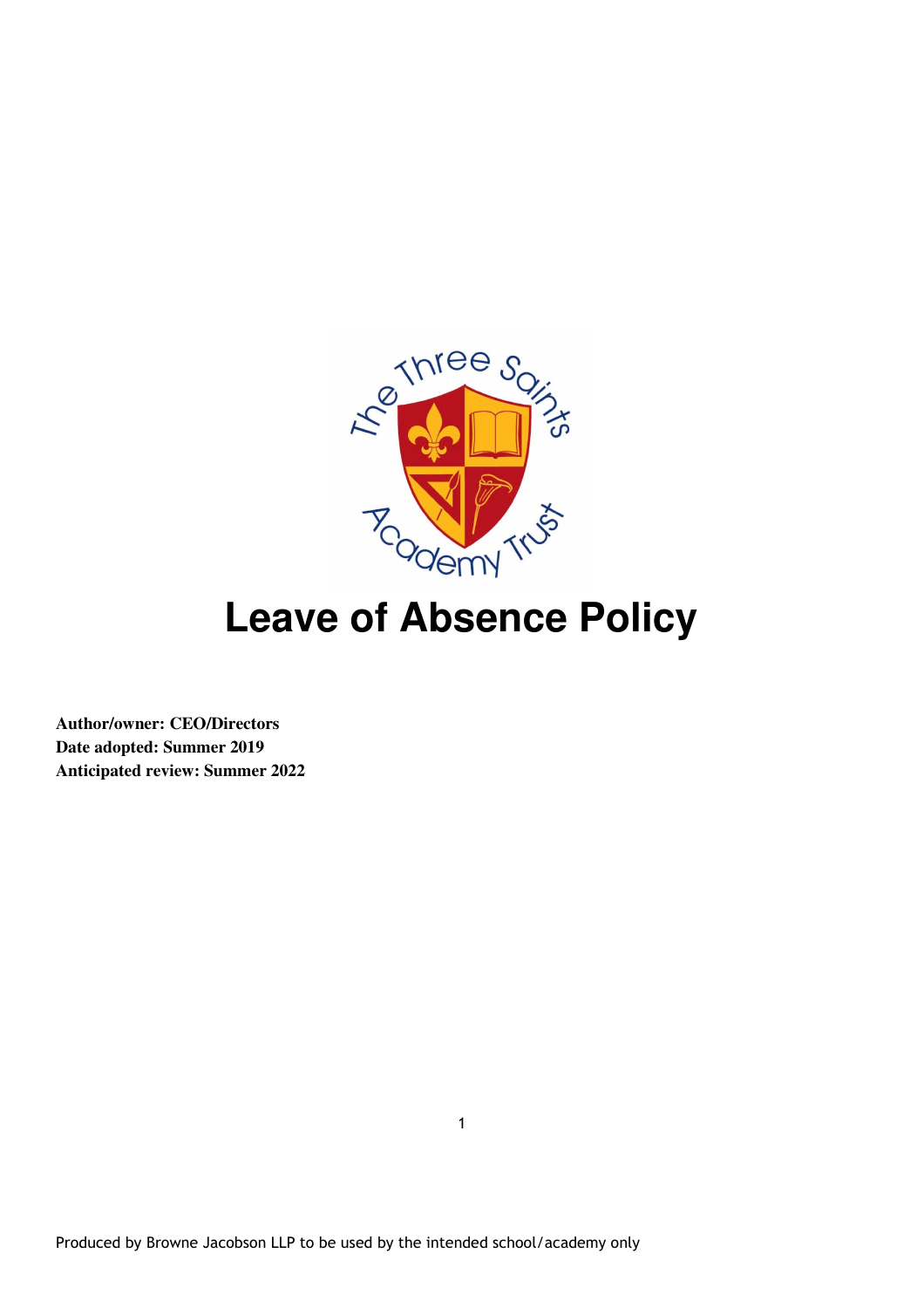# Contents

| 1.  |  |
|-----|--|
| 2.  |  |
| 3.  |  |
| 4.  |  |
| 5.  |  |
| 6.  |  |
| 7.  |  |
| 8.  |  |
| 9.  |  |
| 10. |  |
| 11. |  |
| 12. |  |
| 13. |  |
| 14. |  |
|     |  |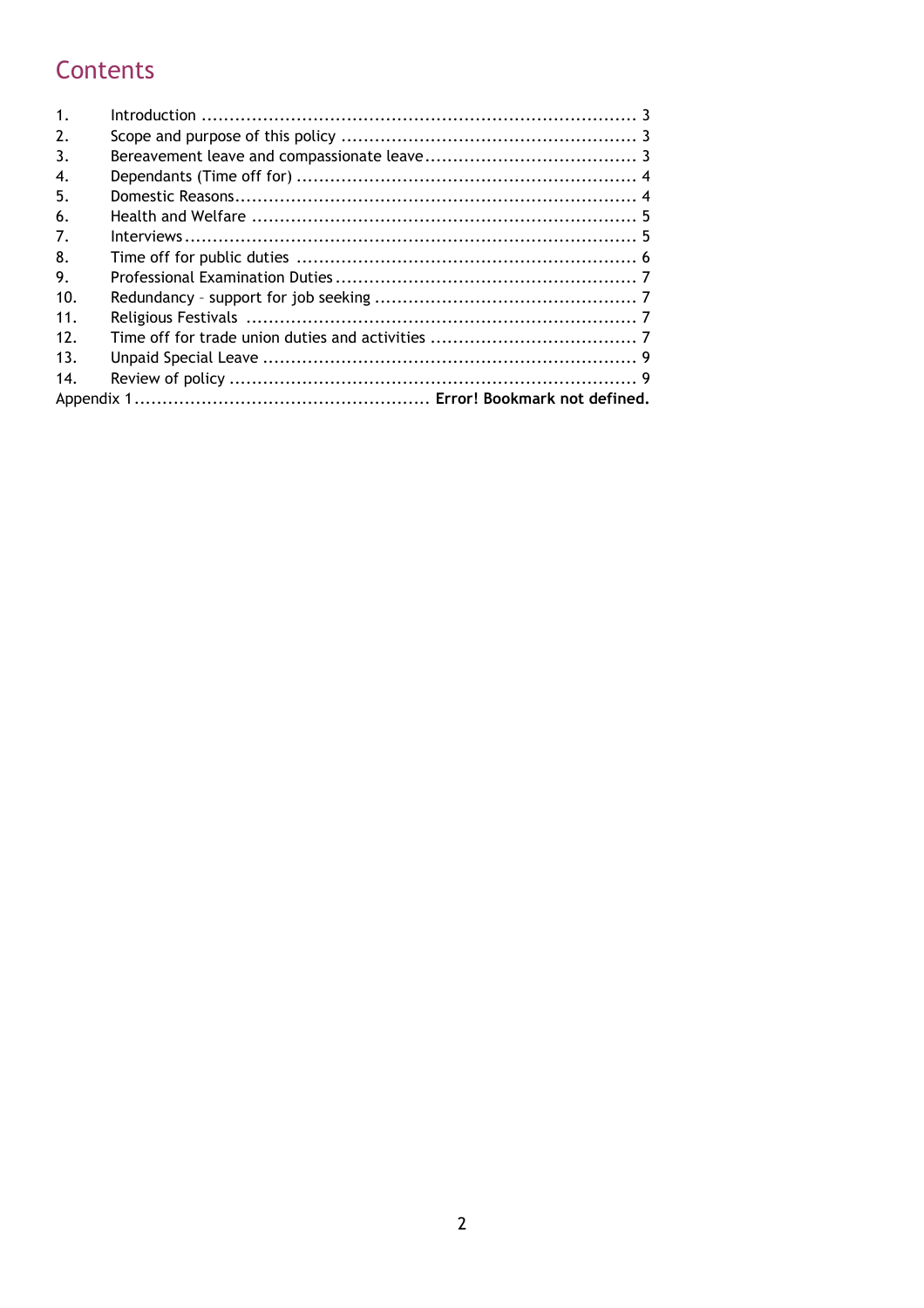# 1. Introduction

- 1.1 Leave of absence is not an entitlement to a number of days off per year. The purpose of leave of absence is to ensure that employees are able to manage particular circumstances that may occur in their lives where it is not possible to arrange these during school holiday periods and time off may be required. It is expected that requests will only be made for leave of absence in term time once all other possible alternatives have been considered.
- 1.2 Employees should ensure that other than in emergency situations they make their request for leave in advance to enable the School to consider the request carefully and to ensure that cover can be implemented where required.
- 1.3 The amount of leave of absence granted and reasons for doing so can differ between teaching and support staff and from one employee to another. It is also important to bear in mind that such entitlements must be considered against the overall working arrangements of the different categories of staff and, in particular, the need for arrangements to be made to cover such absences.
- 1.4 All periods of leave of absence will be recorded and considered on a rolling 12 month basis.
- 1.5 Any employee who is suspected to have abused the provision for time off may be subject to disciplinary proceedings in line with the Academy Trust's Disciplinary Procedure.
- 1.6 This procedure does not form part of any employee's contract of employment and it may be amended at any time. We may also vary this procedure, including any time limits, as appropriate in any case. Any changes will only be implemented following a consultation process
- 1.7 This policy has been implemented following consultation with staff. It has been adopted by the Trust in December 2015 and reviewed in Summer 2019.

# 2. Scope and purpose of this policy

- 2.1 The purpose of this policy is to ensure that employees within the Academy Trust understand how requests for leave will be considered by the Head teacher. It will also ensure that staff across the Academy Trust are treated in a fair and consistent way when requesting time away from work.
- 2.2 The procedure applies to all employees regardless of length of service. It does not apply to agency workers.
- 2.3 This procedure is used to deal with requests for absence from work for the reasons contained within this policy. It does not cover requests for flexible working, maternity, paternity, parental or adoption leave. Information on these can be found in the relevant policy within the Academy Trust and within legal provisions.

#### 3. Bereavement leave and compassionate leave

- 3.1 Up to 5 days paid bereavement leave may be granted to help employees cope with the death of a close relative, to deal with necessary arrangements and attend their funeral.
- 3.2 Up to 2 days paid compassionate leave may be granted to help employees where they need to deal with necessary arrangements for or assist a close relative who is seriously or critically ill. This does not apply in the case of domestic emergencies, or where normal caring arrangements have been disrupted.
- 3.3 Bereavement leave and compassionate leave may be granted in relation to a spouse, civil partner or partner, child, stepchild, grandchild, parent, step-parent, parent-in-law, grandparent, brother or sister, stepbrother or stepsister, or brother or sister-in-law. The Head teacher may exercise their discretion in relation to any other relative or close friend, depending on the circumstances. When agreeing the amount of leave the Academy Trust will take into account the circumstances and relationship of the employee to the deceased.
- 3.4 The Academy Trust recognises that it may not always be possible to request bereavement leave or compassionate leave in advance. However, where it is possible, employees should make a request to the Head teacher, giving them the reasons for the request and the number of days leave that are required.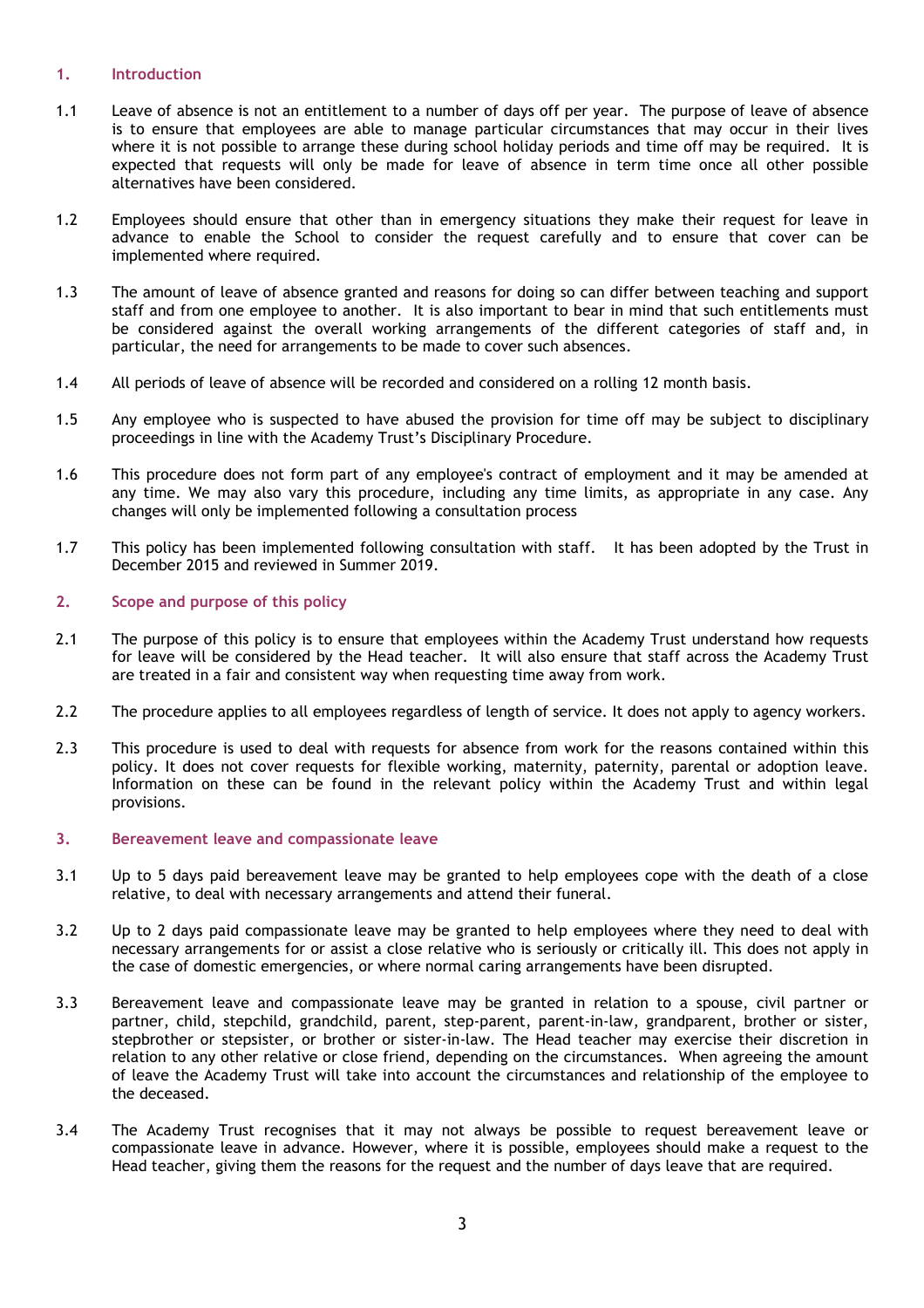- 3.5 Where it is not possible to request leave in advance employees should contact the Head teacher as soon as possible to tell them the reason for the absence and the number of days leave that are required.
- 3.6 In exceptional circumstances we may have to refuse a request for bereavement leave. If so the Head teacher will give you a written explanation for the refusal. If you are dissatisfied with this decision you may appeal to Chair of Directors under our Grievance Procedure within 5 days of receipt of the written reasons for the refusal.

# 4. Dependants (Time off for)

- 4.1 The law recognises and we respect that there will be occasions when you will need to take time off work to deal with unexpected events involving one of your dependants. All employees have the right to take a reasonable amount of unpaid time off work when it is necessary to:
	- (a) provide assistance when a dependant falls ill, gives birth, is injured or assaulted;
	- (b) make longer-term care arrangements for a dependant who is ill or injured;
	- (c) take action required in consequence of the death of a dependant;
	- (d) deal with the unexpected disruption, termination or breakdown of arrangements for the care of a dependant; and/or
	- (e) deal with an unexpected incident involving their child during school hours (or those of another educational establishment).
- 4.2 A dependant for the purposes of this policy is:
	- (a) an employee's spouse, civil partner, parent or child;
	- (b) a person who lives in the same household as the employee, but who is not their tenant, lodger, boarder or employee; or
	- (c) anyone else who reasonably relies on the employee to provide assistance, make arrangements or take action of the kind referred to in paragraph 4.1.
- 4.3 Employees are only entitled to take reasonable time off under this policy where there is an immediate crisis and it is necessary to take action in relation to a dependent. This will depend on the nature of the problem, the closeness of the relationship between you, and whether someone else is available to assist. Reasonable time off will not normally be more than one day and in most cases will be less than a day. However, we will always consider each set of circumstances on their facts.
- 4.4 If you know well in advance that a problem might arise or you wish to take time off to care for a dependant yourself, rather than make alternative arrangements, this policy will not apply. You should make other arrangements to deal with such situations.
- 4.5 You will only be entitled to time off under this policy if, as soon as is reasonably practicable, you tell the Head teacher:
	- (a) the reason for your absence; and
	- (b) how long you expect to be away from work.
- 4.6 If you fail to notify us as required by paragraph 4.5, you may be subject to disciplinary proceedings under our Disciplinary Procedure for taking unauthorised time off.
- 4.7 Where it is possible to do so in advance or when you return to work after taking time off under this policy, we might ask you to provide evidence for your reasons for taking the time off. Suspected abuse of this policy will be dealt with as a disciplinary issue under our Disciplinary Procedure.
- 5. Domestic Reasons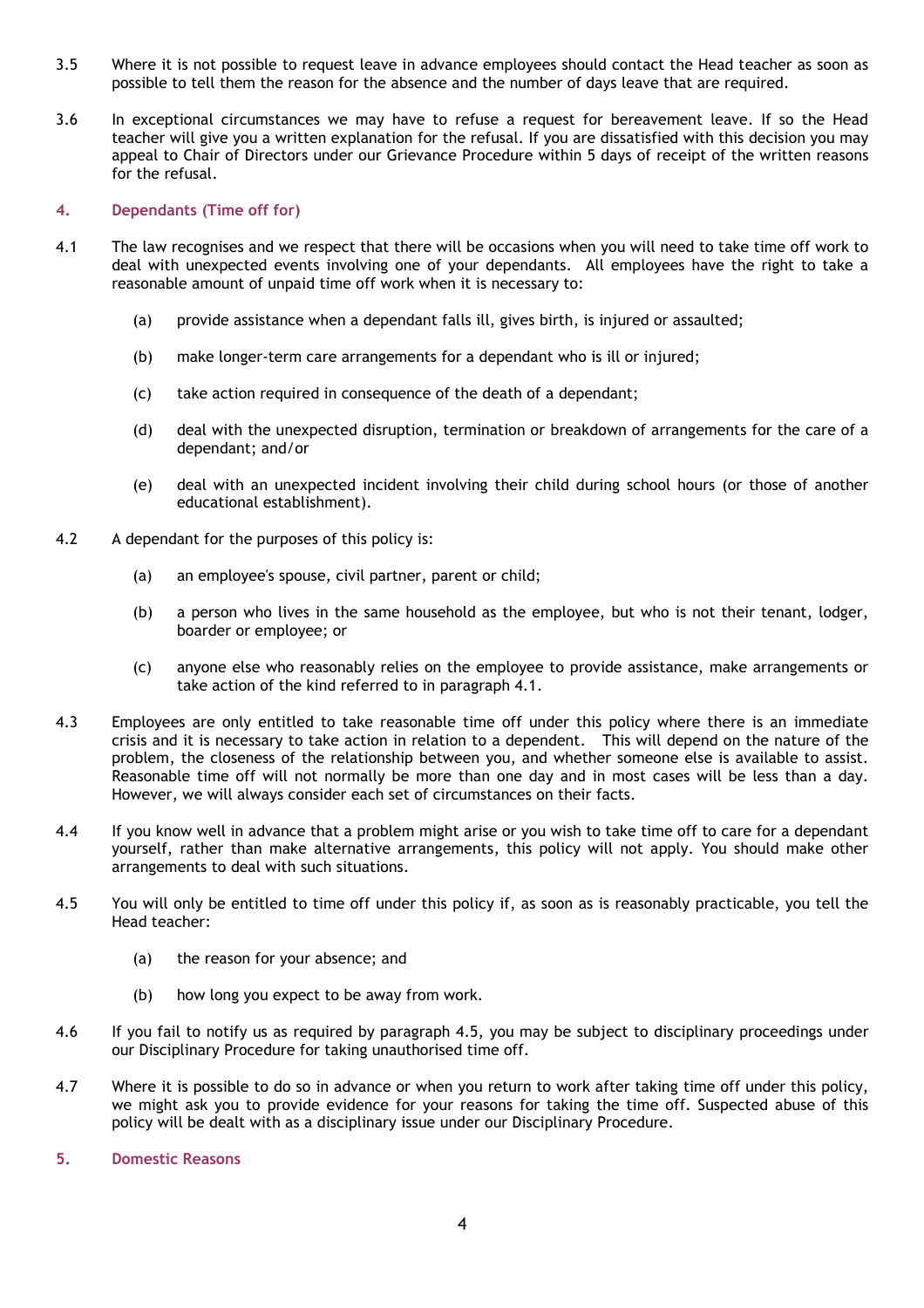- 5.1 Up to five days leave of absence without pay may be granted for domestic reasons (urgent or otherwise). It is expected that those employees who have the option to choose when to take their leave will use their annual leave entitlement before making a request for domestic reasons. Leave to be granted under this provision may include:
	- (a) Moving house

Employees should normally make arrangements for moving house outside normal working days. Where this is not possible, up to 1 days leave may be granted by the Academy Trust.

(b) Wedding or civil partnership ceremony

Employees should make their own wedding/civil partnership arrangements outside normal working days. Leave may be granted by the Academy Trust to enable employees to attend a relative's or close friend's wedding or civil partnership ceremony where this is held during normal working hours.

(c) Other special events

The Academy Trust recognises that in exceptional circumstances there will be special events in an employee's family life that cannot be arranged outside normal working days e.g. graduation ceremonies, school productions, sports day. The Academy Trust will consider requests for time off for these purposes.

(d) Urgent domestic business

This would enable school staff to deal with emergencies of a domestic nature e.g. flooding, structural damage, burglary etc.

5.2 The Academy Trust recognises that it may not always be possible to request domestic in advance. However, where it is possible, employees should make a request to the Head teacher, giving them the reasons for the request and the number of days leave that you would like to take. Where it is not possible, you should contact the Head teacher as soon as possible to tell them the reason for your absence and the number of days you expect to be absent.

# 6. Health and Welfare

- 6.1 Employees are expected to make routine medical appointments on their non-working days/outside working hours. Where it can be demonstrated that it is not possible to obtain appointments outside of working hours the Academy Trust may grant paid time off for reasons of the personal health and welfare of an employee. For example, visits to a doctor, dentist, optician, clinic and hospital. The Academy Trust will expect employees to provide evidence of their requirement to attend any medical appointments.
- 6.2 All employees are encouraged to attend medical appointments for preventative screening, such as smear tests, mammograms, prostate examinations. These appointments are covered by this policy.
- 6.3 Employees who donate blood or other medical tissue are encouraged to do this outside of working hours. Where this is not possible requests for time off to attend these appointments will be considered under this policy.
- 6.4 Requests for time off for medical appointments in relation to adoption, pregnancy or disability will be considered under Academy Trust policy that covers these circumstances.
- 6.5 Employees who are planning to undergo a course of fertility treatment or are planning to become a surrogate should discuss with the Head teacher their treatment plan and requirements for time off. The Academy Trust will consider these cases based on the individual circumstances having due regard for confidentiality at all times.

#### 7. Interviews

7.1 The Academy Trust accepts that employees will have little or no control over when an interview will take place and therefore will grant time off for interviews with pay.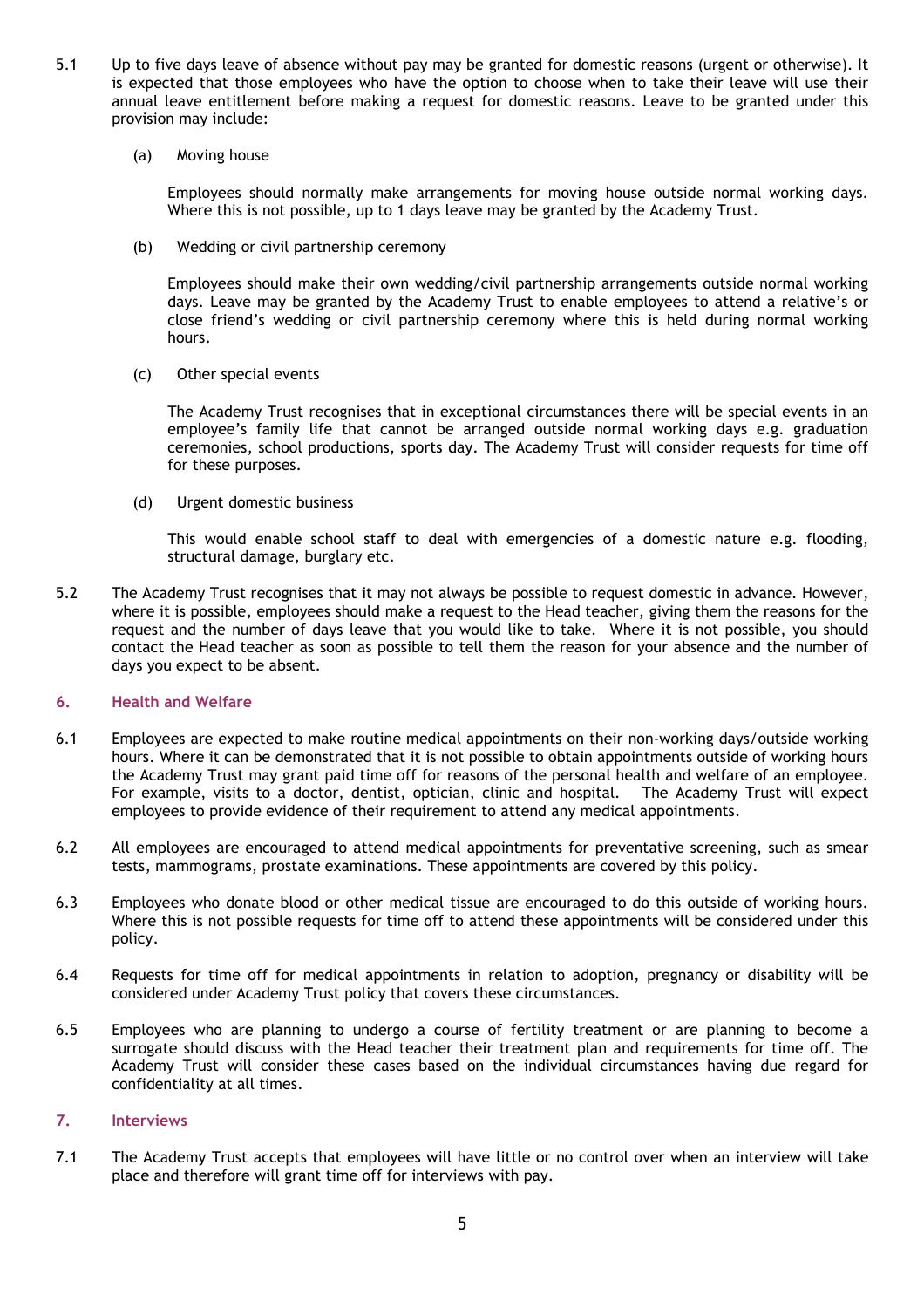7.2 Employees must inform their Head teacher of the time, date and duration of the interview as soon as they have this information so that the request can be considered promptly to avoid disappointment. The Academy Trust can ask employees to provide evidence of interview.

# 8. Time off for public duties

8.1 The Academy Trust supports employees to perform certain public duties that they may be committed to undertake and will give them time off to do so where it does not conflict with the operational needs of the Academy Trust. The Academy Trust is not obliged to grant employees paid leave for these purposes. The circumstances in which we are prepared to do so are set out below.

#### Jury service

8.2 Employees should tell the Head teacher as soon as they are summoned for jury service and provide a copy of the summons if requested.

#### Voluntary public service

- 8.3 Employees are entitled to a reasonable amount of unpaid time off work to carry out certain public duties. Public service duties include service as a:
	- (a) Tribunal member
	- (b) Magistrate
	- (c) Local councillor
	- (d) Member of an NHS Trust
	- (e) Prison visitor
	- (f) Lay visitor to police stations
	- (g) School/Academy/Trust governor
- 8.4 If you are unsure whether a public service that you perform is covered by this policy you should speak to the Head teacher.
- 8.5 As soon as you are aware that you will require time off for performance of a public service you should notify the Head teacher in writing, providing full details of the time off that is being requested and the reasons for your request.
- 8.6 The Academy Trust will agree to requests for time off to undertake public duties wherever reasonably possible having regard to the criteria set out in this policy. If it is not possible to accept a request you will be given written reasons for our decision.
- 8.7 Each request for time off will be considered on its merits, in the circumstances in which it is made including:
	- (a) Whether the activity is reasonable in relation to your employment.
	- (b) How much time off is reasonably required for the duty in question.
	- (c) How much time off you have already taken for the public duty in question.
	- (d) How your absence will affect the Academy Trust.

#### Reserve forces duties

8.8 We are aware that employees who are members of the Reserve Forces (the Territorial Army, Royal Navy Reserve, Royal Marines Reserve or Royal Auxiliary Air Force) may be called-up at any time to be used on full-time operations and will be expected to attend regular training.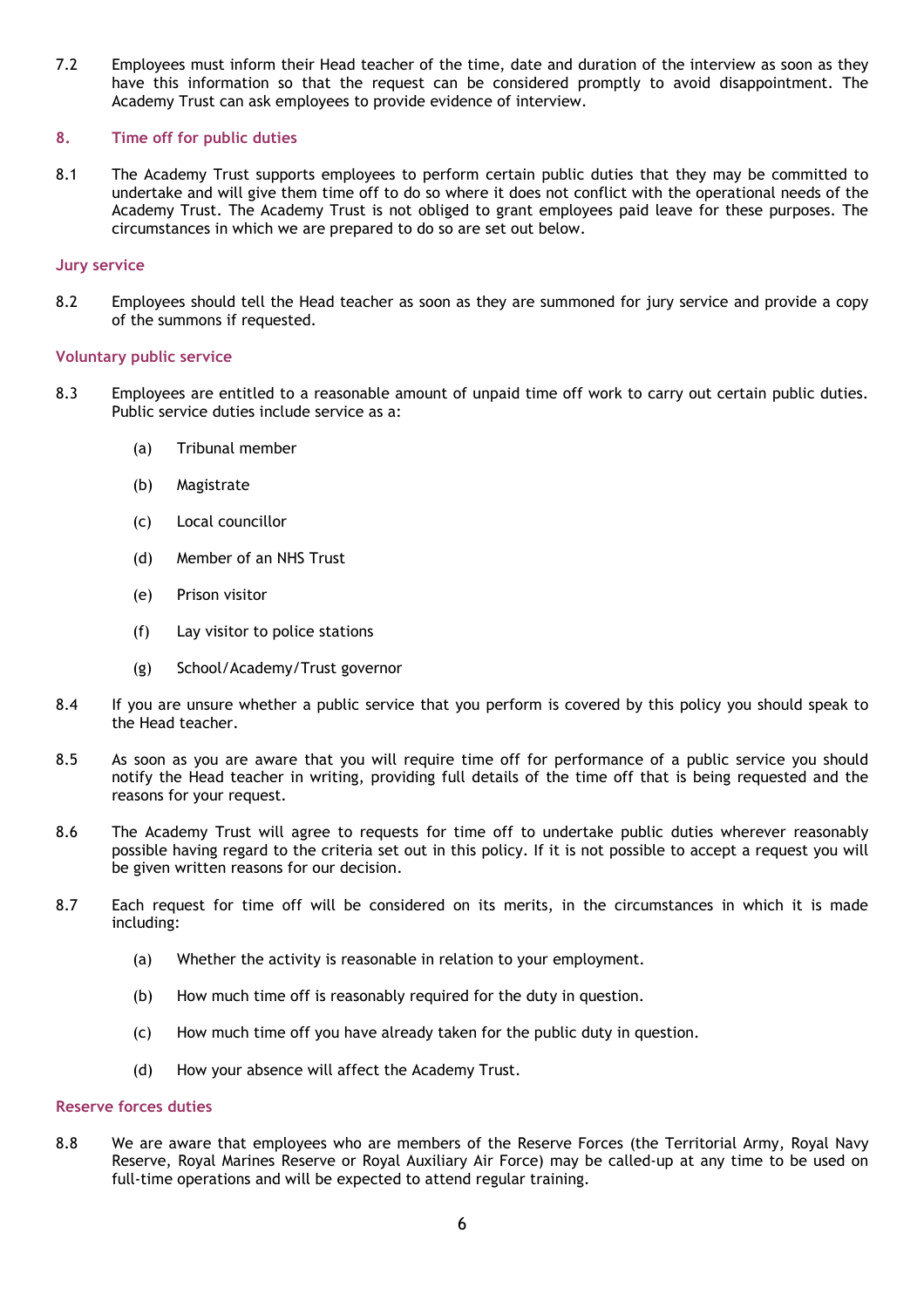- 8.9 Employees who need time off for reservist commitments are expected to use existing holiday entitlement. In exceptional circumstances we may grant additional leave (either paid or unpaid) in order for these commitments to be met.
- 8.10 Whilst we will do everything possible to meet your request for leave it may not always be possible for operational reasons. If we receive notice that you have been called-up there may be occasions when we need to apply to an adjudication officer for the notice to be deferred or revoked if your absence would cause serious harm to the Academy Trust (which could not be prevented by the grant of financial assistance).
- 8.11 Once your military service has ended you may submit a written application for reinstatement to your employment. This should be made by the third Monday following the end of your military service and you should notify us of the date on which you will be available to restart work.
- 8.12 If it is not reasonable and practicable to reinstate you into your former employment we will offer you the most favourable occupation on the most favourable terms and conditions which are reasonable and practicable.

#### 9. Professional Examination Duties

9.1 The Academy Trust will authorise leave for teachers to undertake professional duties in connection with GCSE, GCE A Level and other public examinations in line with the provisions of the Burgundy Book (Section 6). This also gives details of how the school may be reimbursed when a teacher has to be released

# 10. Redundancy – support for job seeking

10.1 Employees who have been identified by the Academy Trust as redundant will be allowed reasonable time off to support them with securing alternative employment. The amount of time-off is at the discretion of the Head teacher. Each case will be considered on its merits.

#### 11. Religious Festivals

- 11.1 Employees whose religious beliefs require the observance of festivals which fall on days upon which they would normally work, may be granted up to 4 days leave with pay.
- 11.2 Employees must inform the Head teacher at the start of each academic year of any dates that they may need to request time off for. Where this is not possible employees should provide this information as soon as they are able to and no later than 10 working days before the date of the requested leave.
- 12. Time off for trade union duties and activities
- 12.1 The Academy Trust wishes to support employees with time off for trade union activities.
- 12.2 Trade union representatives are entitled to reasonable paid time off to carry out trade union duties and activities, to undergo training and to accompany a worker to a grievance or disciplinary hearing. A trade union representative means an officer of the union or an employee elected or appointed in accordance with the union's rules to be a representative of union members in the workplace.
- 12.3 Union learning representatives have a right to reasonable paid time off to perform their duties and undergo training.
- 12.4 Union members have a right to reasonable unpaid time off when taking part in trade union activities.
- 12.5 Employees should be aware that there will be occasions where, for operational reasons, or where the Academy Trust believe the time off to not be reasonable, requests can be declined. Each application for time off will be assessed on its merits and the determination will ultimately depend on the needs of the Academy Trust at the time of the request and consideration will be given to:
	- (a) the nature and timing of the request:
	- (b) the amount of time off previously granted or planned for the future;
	- (c) the number of representatives or members seeking time off within a given period; and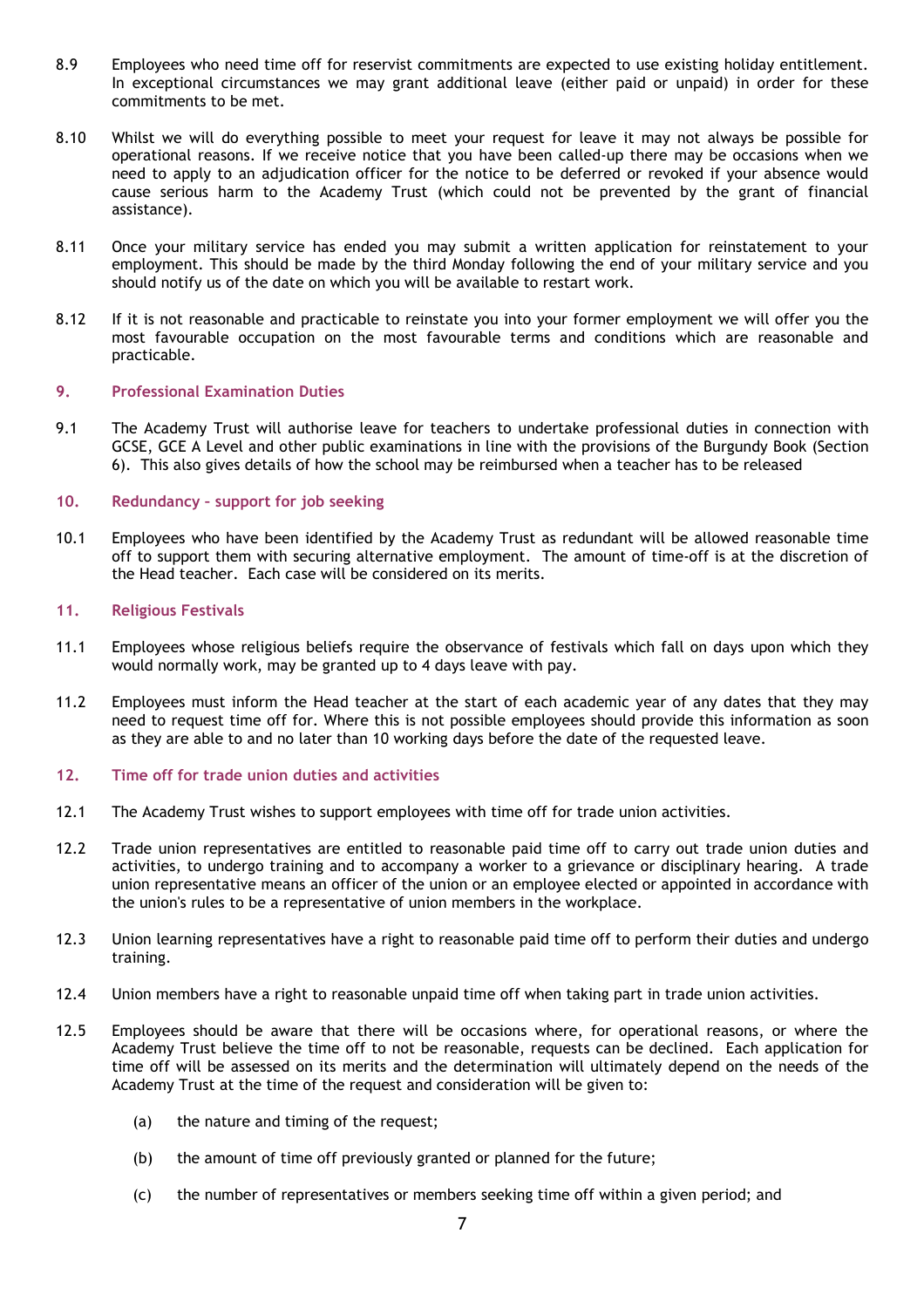- (d) the legitimate need of the union representative or union learning representative to discharge their functions, taking into account statutory provisions such as the Health and Safety at Work Act 1974, and the Safety Representatives and Safety Committee Regulations.
- 12.6 If a union representative, union learning representative or union member is aggrieved by a decision to refuse time off to undertake their duties, training or activities, they should raise the matter in accordance with Academy's grievance procedure.

#### Time off for union representatives - duties

- 12.7 Employees who are representatives of an independent trade union recognised by the Academy Trust for collective bargaining are permitted reasonable paid time off to:
	- (a) carry out their duties in connection with:
		- (i) negotiations in relation to collective bargaining
		- (ii) the performance of other permitted functions related to collective bargaining;
		- (iii) information and consultation over collective redundancies or TUPE transfers and
		- (iv) agreeing new terms for the workforce following a TUPE transfer in an insolvency situation
	- (b) undergo training in aspects of industrial relations relevant to those duties which has been approved by the Trades Union Congress or by the trade union.
	- (c) accompany a fellow worker to a disciplinary or grievance hearing

#### Time off for union members - activities and learning

12.8 An employee who is a member of an independent trade union recognised by the Academy Trust in relation to their position is permitted reasonable unpaid time off to take part in a trade union activity or to consult a union learning representative. Examples of trade union activities include voting in union elections and attending relevant workplace union meetings, but not participating in industrial action

#### Time off for union learning representatives

12.9 Employees who are members of an independent trade union recognised by the Academy Trust can take reasonable time off to perform duties as a union learning representative, providing that the union has given the Academy Trust notice in writing that the employee is a learning representative of the trade union and that the representative is, or will be, sufficiently trained to carry out the learning representative duties. The purpose of a learning representative includes arranging training, promoting the value of training and analysing training needs

#### Requesting time off - trade union representatives and learning representatives

- 12.10 Employees that are trade union representatives or trade union learning representatives should ensure that their trade union has provided written confirmation of this to the Academy Trust.
- 12.11 The Head teacher will meet with the employee to discuss their union role and the amount of time and facilities that the Academy Trust believes to be reasonable to enable the employee to carry out their union duties.
- 12.12 When making a request for time off the employee should provide as much notice as possible and give further details, such as the location, timing, duration and purpose of the time off. The Head teacher will look at each request and the circumstances before deciding what is reasonable.
- 12.13 Both parties accept the need to be flexible within this process and recognise their duties and obligations to the Academy Trust. The parties will seek to agree a mutually convenient time for the duties or activities, with minimum disruption to the teaching and learning at the Academy Trust. Where possible, the recognised trade union(s) will arrange workplace meetings towards the end of the working day or near break times.